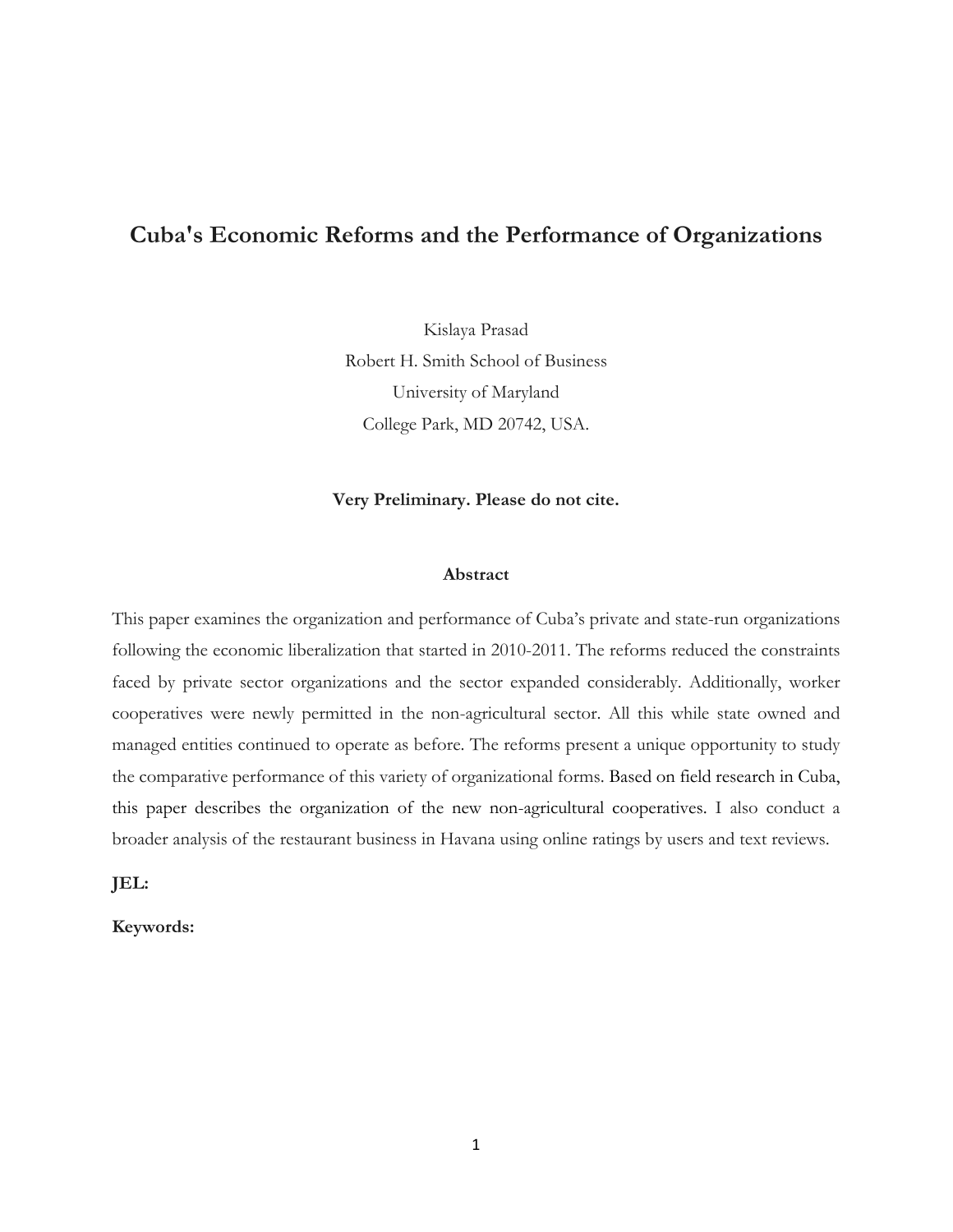## **1. Introduction**

The socialist economic system of Cuba is now almost unique in the world – still dominated by subsidized and inefficient state enterprises, an odd dual currency system, and continuing suspicion of markets. A reform process has been underway since around 2011, with some signs of a transition to a more market-based system. A large number of self-employed individuals and small enterprises are now clearly visible in Havana. There is an active cooperative sector and a good number of joint ventures involving European multinationals. However, the liberalization process has been tightly controlled. Large parts of the planning apparatus remain in place, with activities of private enterprises (approval of joint ventures, for instance) being vetted against the government's standard of the public interest. The policy is to incentivize people through profits, but on a small scale. And it stops well short of allowing markets to determine how resources will be allocated. For instance, although private restaurants are permitted, there are limits on the number of customers they can serve. While Cuba's political leadership has reluctantly accepted the idea that without reforms the system will collapse, they are still resistant to a full-fledged free market system. In particular, there seems to be considerable concern in the political class about accumulation of wealth in segments of the population. The worry about an increase in income inequality isn't just motivated by ideology – such inequality has the potential of creating resentments that could endanger the stability of the political system itself. The stated goal remains "prosperous and sustainable socialism". Nevertheless, the reform that is going on is clearly very significant.

The Cuban business environment is a throwback to the centrally planned economies of the 1970's. The economic environments in China, Russia or Vietnam today are much more market-based. The reality of central planning affects all aspects of running a business – finance, marketing, HR, logistics, and operations. Within this ecosystem, multiple organizational forms are currently in existence. The reforms permitted a large increase in self-employment and cooperatives. Cooperatives in agriculture (including urban farms) have been around for many years but are now permitted in other areas (such as restaurants, vehicle restoration, beauty parlors, etc.). Self-employment/small businesses abound (indeed, so much so that the term *Cuentapropistas* has made its way into U.S. news accounts of Cuba as well). Multinational corporations, including European giants such as Nestlé, Suchel, Sol Melia, Accor, etc. have a very visible presence. It is worth noting however that they function in ways that are unique to Cuba.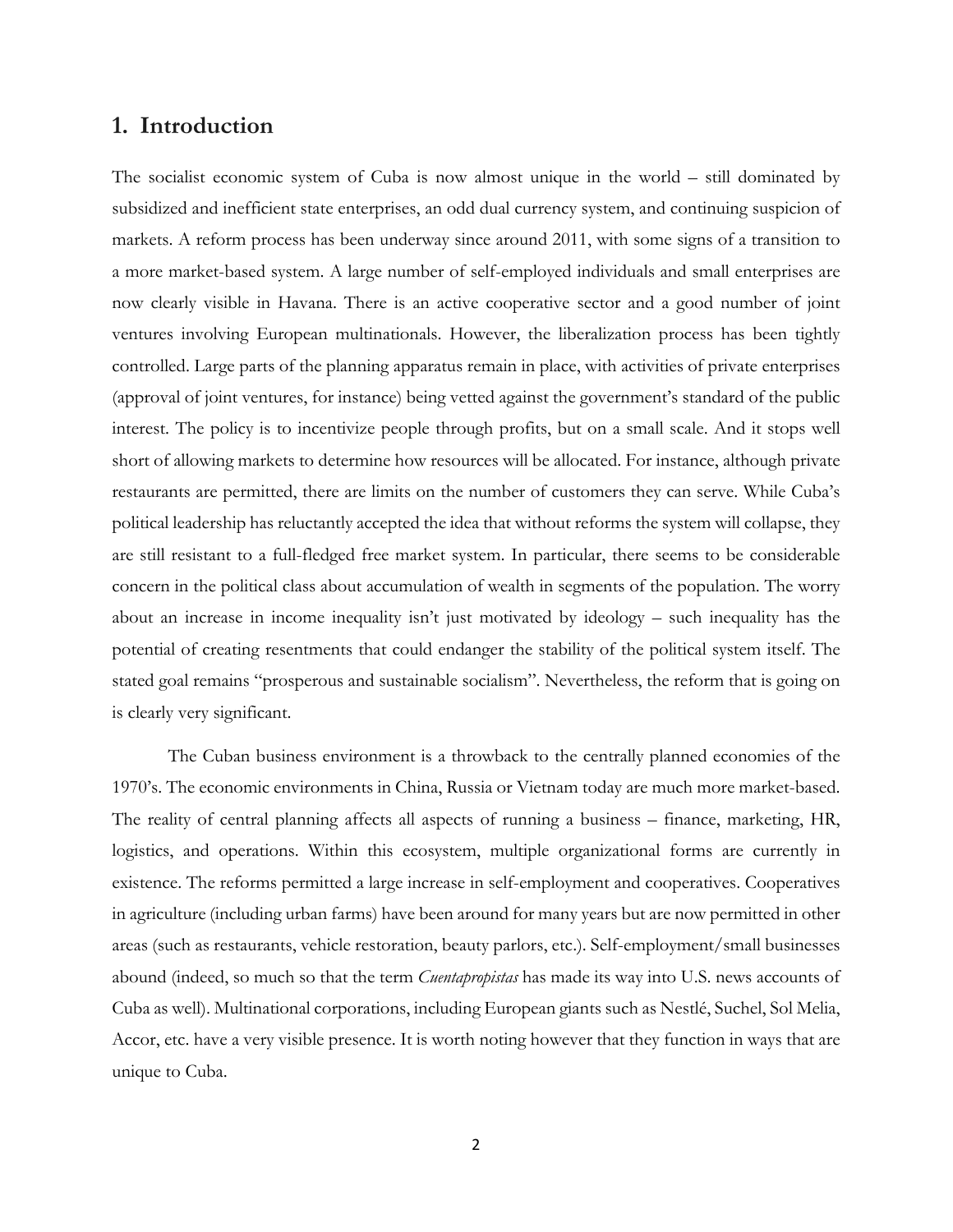Tourism and hospitality were already booming in Cuba when former President Obama eased travel restrictions on US nationals (a policy now partially reversed under President Trump). Tourism is a source of much needed hard currency, and so a necessary evil from the government's perspective. In Havana, all major hotels have near "100% occupancy year round," according to hotel executives I spoke with. Many new hotels and resorts have come up but demand far exceeds the available number of hotel rooms. The *casas particulares* (room/home rentals) that have been around in Cuba for a while have become even more popular with the entry of Airbnb. Since Cuba is a very safe country, American visitors find this an attractive alternative to expensive and hard to book hotel rooms. Many high quality (and high priced) restaurants or *paladars* cater to the visitors. After reforms, restaurant owners were allowed to employ workers and constraints on the number of tables became softer (and widely flouted). However, they still find sourcing produce to be a challenge, often having to buy at retail prices – although some owners did tell me that they sourced directly from small family farms where they also had some say in what was produced and its quality. And of course, the iconic restored cars from the 1950's are ubiquitous. The most important sectors for private entrepreneurs is the service sector – primarily *paladares*, *casas particulares*, and transportation (taxis and private drivers. A large proportion of the individuals that visitors to Cuba interact with work in the private sector. Consequently, it is possible to get an exaggerated sense of the transformation in Cuba. Although trending up, private employment is still less than a third of total employment.

Cooperatives have existed in Cuba since the revolution in 1959 (See Alvarez, 2016). Agrarian reforms following the revolution involved transfers of agricultural land from previous owners to those who actually worked the land. These rural families were permitted to organize themselves into cooperatives so as to be able to share inputs.[1](#page-2-0) Later, individual farmers were permitted to join together and farm land collectively – something that permitted greater use of mechanization.<sup>[2](#page-2-1)</sup> The most significant expansion of cooperatives came however in 1993.<sup>3</sup> In Cuba, the years after the collapse of the Soviet Union (roughly the decade of the 1990's) is called the "Special Period" and remembered as an especially difficult time. The withdrawal of Soviet subsidies, mainly in the form of oil, threw the economy into a prolonged depression, with GDP declining by almost 35%. Food consumption declined, and persistent hunger was not uncommon. To cope with food scarcity, the government attempted to boost productivity by encouraging agricultural cooperatives. State owned farms were

<span id="page-2-0"></span><sup>&</sup>lt;sup>1</sup> The Credit and Services Cooperatives (CCS), 1959, 1963.

<span id="page-2-1"></span><sup>2</sup> The Agricultural Production Cooperatives (CPA), 1976.

<span id="page-2-2"></span><sup>3</sup> Basic Units of Cooperatives Production (UBPC), 1993.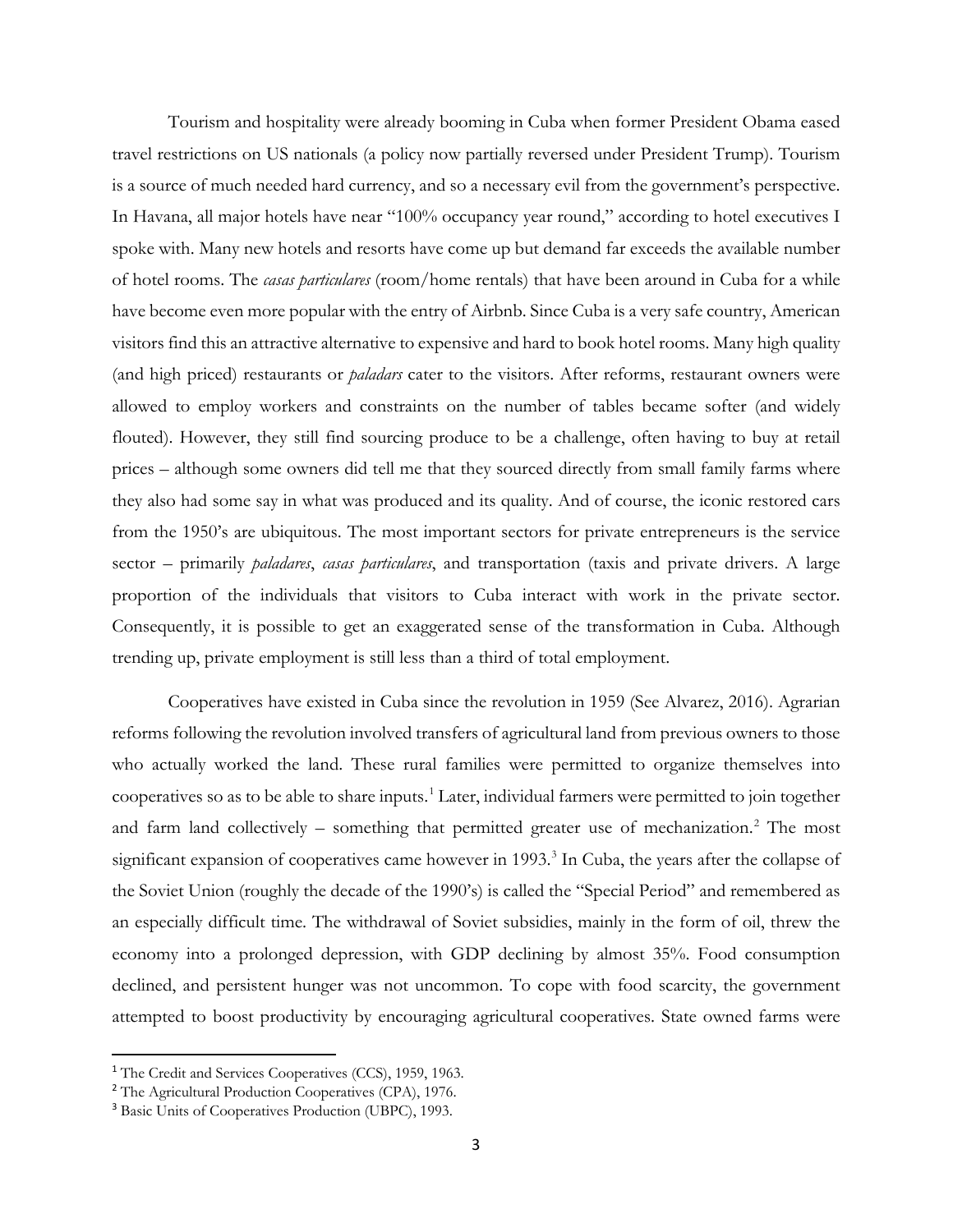turned over to cooperatives of workers. In recognition of the inescapable first principle of economics – *people respond to incentives* – workers were allowed to keep more if they produced more. A particularly interesting form of such cooperatives are urban farms.

In more recent reforms that President Raul Castro's government enacted following the 2011 Congress of the Communist Party, non-agricultural cooperatives have been permitted to operate as well.<sup>[4](#page-3-0)</sup> For instance, it is now possible for a workers' cooperative to operate a restaurant or a beauty parlor. Although there are examples of newly formed cooperatives, the most typical situation is where a previously state run enterprises – e.g. an autobus repair and restoration facility – is converted to a cooperative, with management turned over to workers. For the Cuban government, such cooperatives represent a compromise that preserves the collectivist ideals of the revolution, while acknowledging the need to motivate people with material incentives. Cooperatives provide incentives without creating too large a distance between production and ownership of the means of production. There appears to be a hope among the Cuban elite that workers' cooperatives will be a key ingredient of a viable Socialistic model distinct from the unfettered Capitalism they are still trying to resist. Stated another way, Cuba has bet its Socialistic dream on the success of the cooperative model. So, it is worth evaluating how cooperatives appear to be functioning, and what their prospects are for the future. I provide an assessment, based on field research in Cuba, of non-agricultural cooperatives. The governance structure of the cooperatives is described, with emphasis on their objectives, the structure of decision-making and the extent of managerial control over the use of assets. It is difficult to assess which aspects of governance are critical to the success of cooperatives. To assess performance, I rely on identifying the extent to which the organization of Cuba's cooperatives approximate the conditions that economic theory and previous research on worker-managed firms identify as being conducive to efficiency. This serves to identify impediments to efficiency, and points to avenues for further reform.

Although I saw several examples of successful private ventures and cooperatives, in the absence of the right kind of data it is difficult to generalize this to the organizational form itself. While Cuban reforms present a unique opportunity for a comparative analysis of the performance of multiple organizational forms in the same industry, it is difficult to come by good data for this. In this paper I analyze the reviews and ratings of Havana restaurants on the American travel and restaurant website *TripAdvisor*. The listings include restaurants that are privately owned, worker cooperatives, as well as

<span id="page-3-0"></span><sup>&</sup>lt;sup>4</sup> "Economic and social political guidelines of the Party and the Revolution," approved by the 6<sup>th</sup> Congress of the Communist Party, April 2011.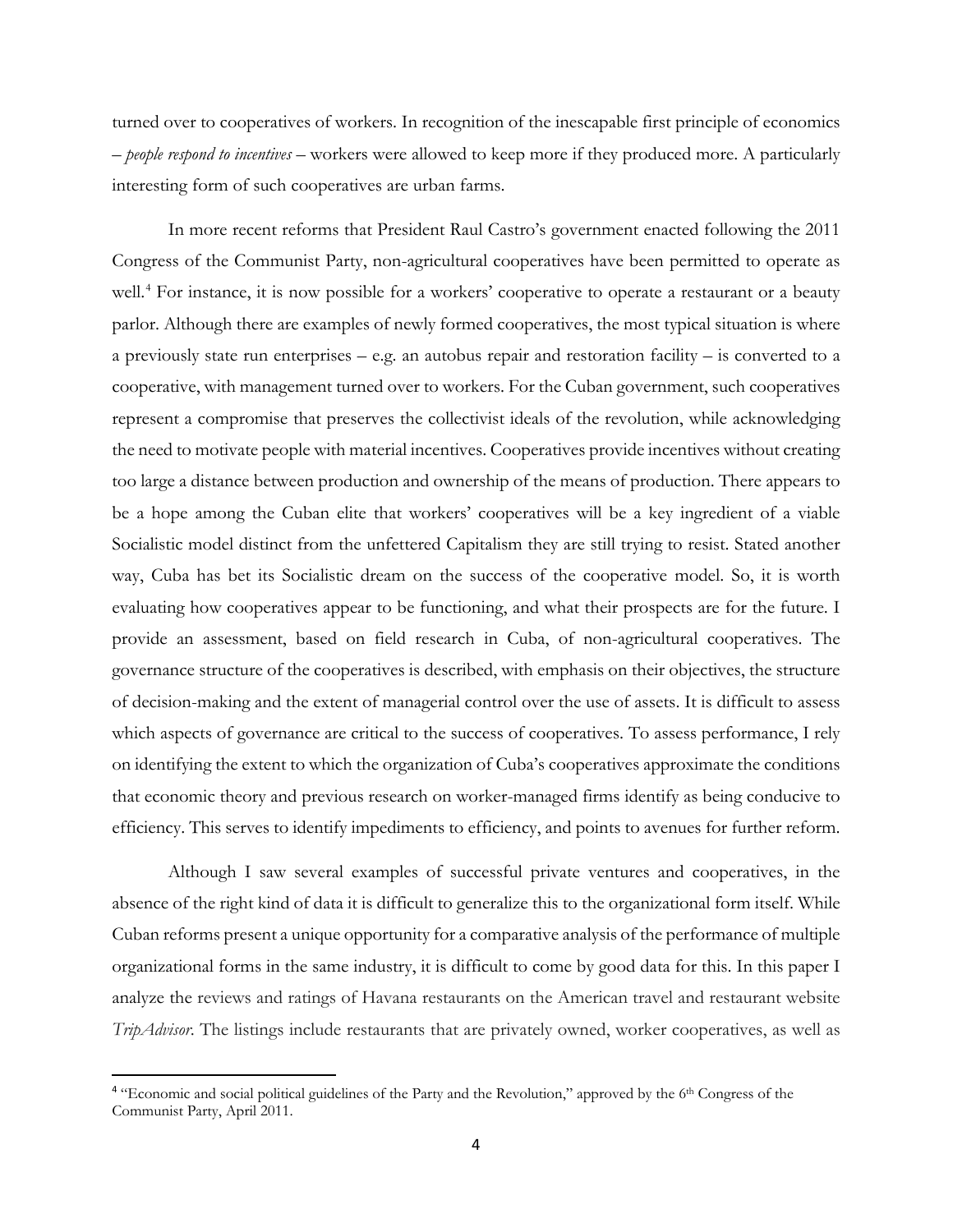state-owned and managed. While small private restaurants did exist prior to economic reforms, the sector was mostly state-run. A huge expansion of the private sector occurred in 2011-2012, and this trend has continued until recently. My focus is on restaurants that cater primarily to tourists and are reviewed on a site called *TripAdvisor* (because of high prices of tourist-oriented restaurants, the restaurants that cater to Cubans is a largely non-intersecting set). For this analysis, I extract individual ratings of restaurants from 2008-2017. Additionally, using sentiment mining techniques, the text reviews are also scored. In particular, I extract sentences that deal with various aspects of the restaurant experience such as "food," "drinks," "staff" and "service." I then score the sentiments expressed in these sentences. These ratings and scores are used as our primary measure of performance. I then examine how these differ based on ownership mode (whether private or state-run). So far, the cooperatives are clubbed with state-run restaurants. Work is ongoing to distinguish the cooperatives and identify the exact date when the restaurant became a cooperative. I also examine how the difference between private and state firm ratings changed post-reform.

### **2. Case Studies**

The following two examples of cooperatives illustrate the functioning of these organizations and the role they are playing in Cuba these days.

#### **La Casona de 17**

La Casona de 17 is a restaurant in the upscale Vedado neighborhood operated by a workers' cooperative. Previously run by the Ministry of Tourism as part of its *Palmares* group, it is a high-end restaurant for foreign tourists. The restaurant was reorganized as a cooperative in 2013 and went through costly renovations, financed by a bank loan of about 3 million Cuban Pesos. A restaurant worker proudly told us that the loan has just been paid off. The cooperative rents the premises from the government but workers have full authority to set compensation (after paying a tax of 10% on sales). They make most significant operation decisions. The workers, as a group, make decisions about menus, procurement of materials, entertainment, etc. One worker mentioned that they have the opportunity to observe what people like and adjust their menu accordingly; they can shop for the best deal; and they can reorganize their processes to be more efficient. The pay scale takes into account the responsibilities of a worker. As cooperative members, all workers have to contribute some capital and earn some dividend in turn. Some part of the earnings must also be used for projects that benefit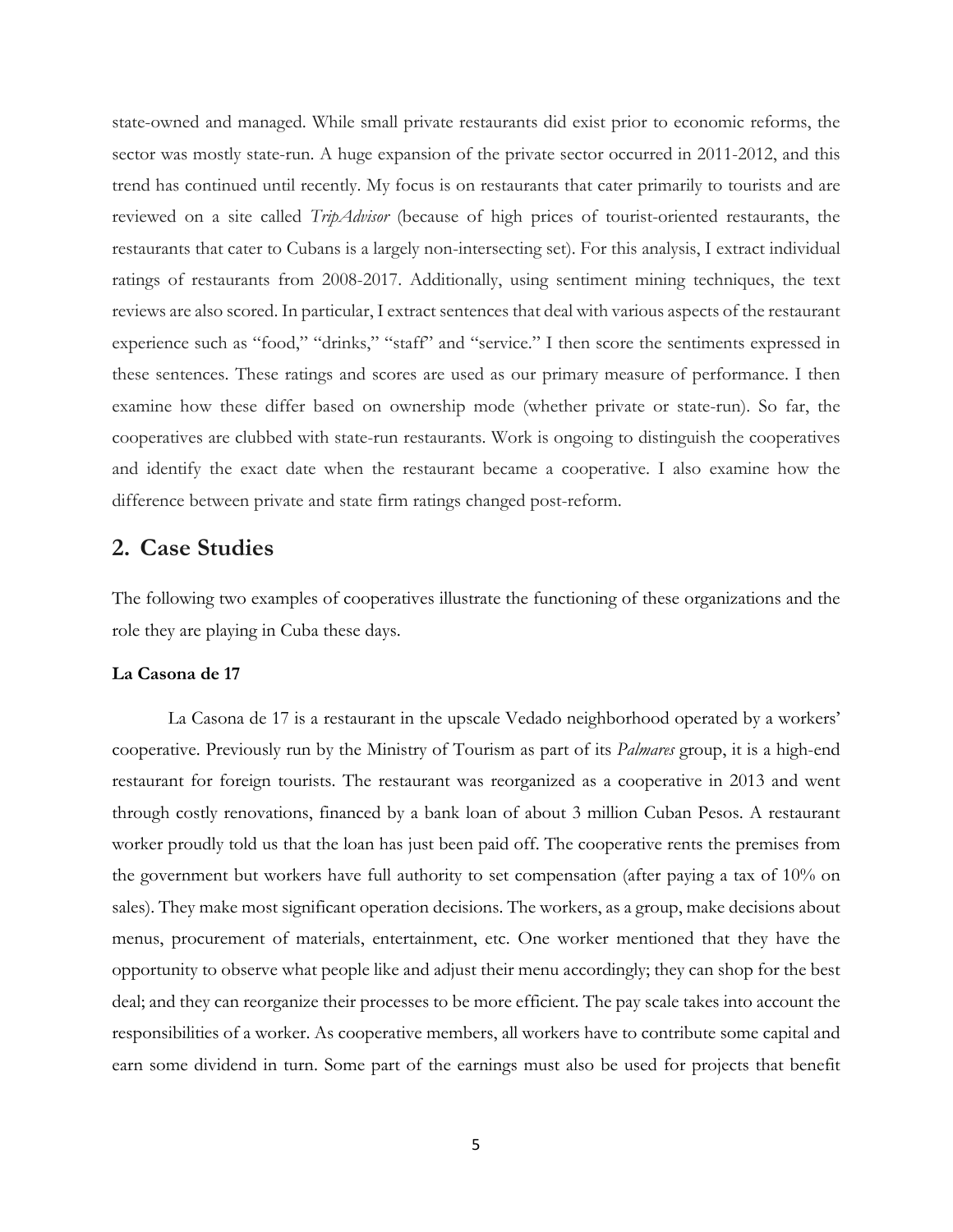workers and members of the local community. The cooperative member we spoke with very clearly demonstrated a sense of ownership of the place and took pride in how well the restaurant was doing.

#### **Cooperativa Reconstructora de Vehìculos (CRV)**

CRV is also a previously state-run business reorganized as a workers' cooperative in 2013. Its focus is on bodywork, paining, and upholstery for vehicles that range from scooters to large trucks. Cuba does not produce any automobiles itself, so that new vehicles need to be imported using hard currency. Since hard currency is scarce, and permits to import vehicles difficult to obtain, vehicles that may be condemned in the US tend to be restored in Cuba. As a result, CRV is a thriving business which has just expanded to its third location.

CRV has approximately one hundred members, who have all contributed some capital. The minimum required contribution is 1000 CUP. Members are allowed to contribute more, but their rights would remain the same. The space is rented from the government, but all movable assets belong to the cooperative. The membership elects the president and a board (which decides upon the organization of CRV). Numerous committees (finance, operations, employee assistance, education and training, etc.) manage specific functions for the cooperative. All workers engage in profit-sharing. About 30% of the profits are retained as reserves, and the rest is distributed among members. We were told that in the past (when this was a state run facility) workers made about 100 CUC per month but now could take home "500, 700, and even 1000 CUC." The cooperative is apparently much more productive than the previous state-owned enterprise by a variety of metrics. Members of this cooperative need to have a basic level of skill and initially join on a probationary basis, with the possibility of later being permitted to become full members. Members can be expelled from the cooperative as well, but this requires a unanimous decision by the membership of CRV.

#### **Governance**

The key features of cooperatives are (1) voluntary participation; (2) democratic management; (3) economic participation of its members; (4) autonomous and independent entity; (5) education, training and information sharing; (6) cooperation with other cooperatives; and (7) commitment to the community.

Aspects of governance pertinent to performance include the fact that the land or building made available by the government comes with conditions attached – cooperative members are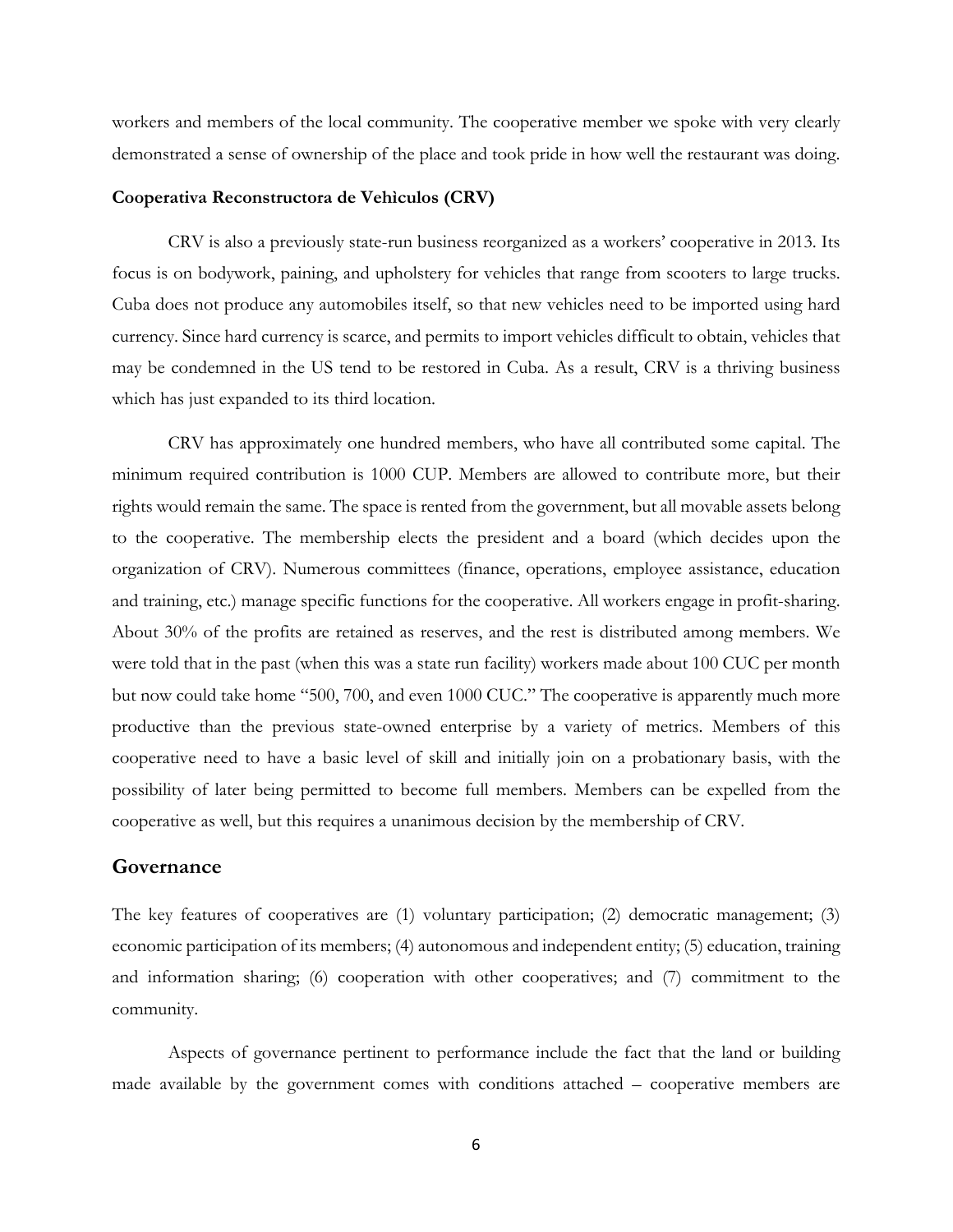permitted to use the land/premises and enjoy its fruits but cannot alter/deplete it or put it to other uses. A cooperative cannot merge with other cooperatives or create franchises or enter other lines of businesses.

As discussed above, a key rationale for cooperatives is to provide incentives. The exact compensation structure varies a little, but retains profit-sharing as its defining feature. This can be through a (seniority adjusted) variable bonus based on the organization's performance as at OVA; or a more complex system that makes bonuses contingent on individual performance as well, as at CRV. At CRV, the supervisor inspects the work of subordinates for both quantity and quality, and this information is used as a basis for determining incentive payments. Incentives could also be provided by the threat of dismissal, since cooperatives have procedures for expelling members (involving a vote of the membership). It appears however, that this punishment is reserved for misbehavior such as theft or misuse of resources.

Management at cooperatives is democratic. Cooperatives have the authority to determine their own governance structure. All cooperatives that we visited have an elected management to make dayto-day decisions. The management structure was relatively simpler at La Casona de 17 or OVA, and much more complex at CRV. This was necessitated, in part, by the greater complexity of the production operation in the latter case. Considerable authority was however retained by the overall membership, which meets at regular intervals (in particular, admission and termination of members appears to be a retained authority of the general assembly). In addition to the task of running the enterprise efficiently, management is entrusted with the specific goal of serving worker and, separately from this, community interests. The latter consists of services provided by the cooperatives to the community. The most important service that the cooperative provides for workers is training, but OVA even provides manicures!

The cooperative is a separate legal entity which means, for instance, that it can obtain loans or enter into contracts with other entities (including the government). In most cases, the cooperative has the freedom to set prices. It gets favored tax treatment relative to the self-employed. Cooperatives have in many cases been acquiring inputs at retail prices, but there appears to be an emerging trend towards favored terms for purchases from wholesale markets and other cooperatives. It appears that the cooperatives are starting to become free to run operations as they see fit and gave no evidence of attempts by the relevant government ministries to interfere (within the very limited scope of autonomy that cooperatives have).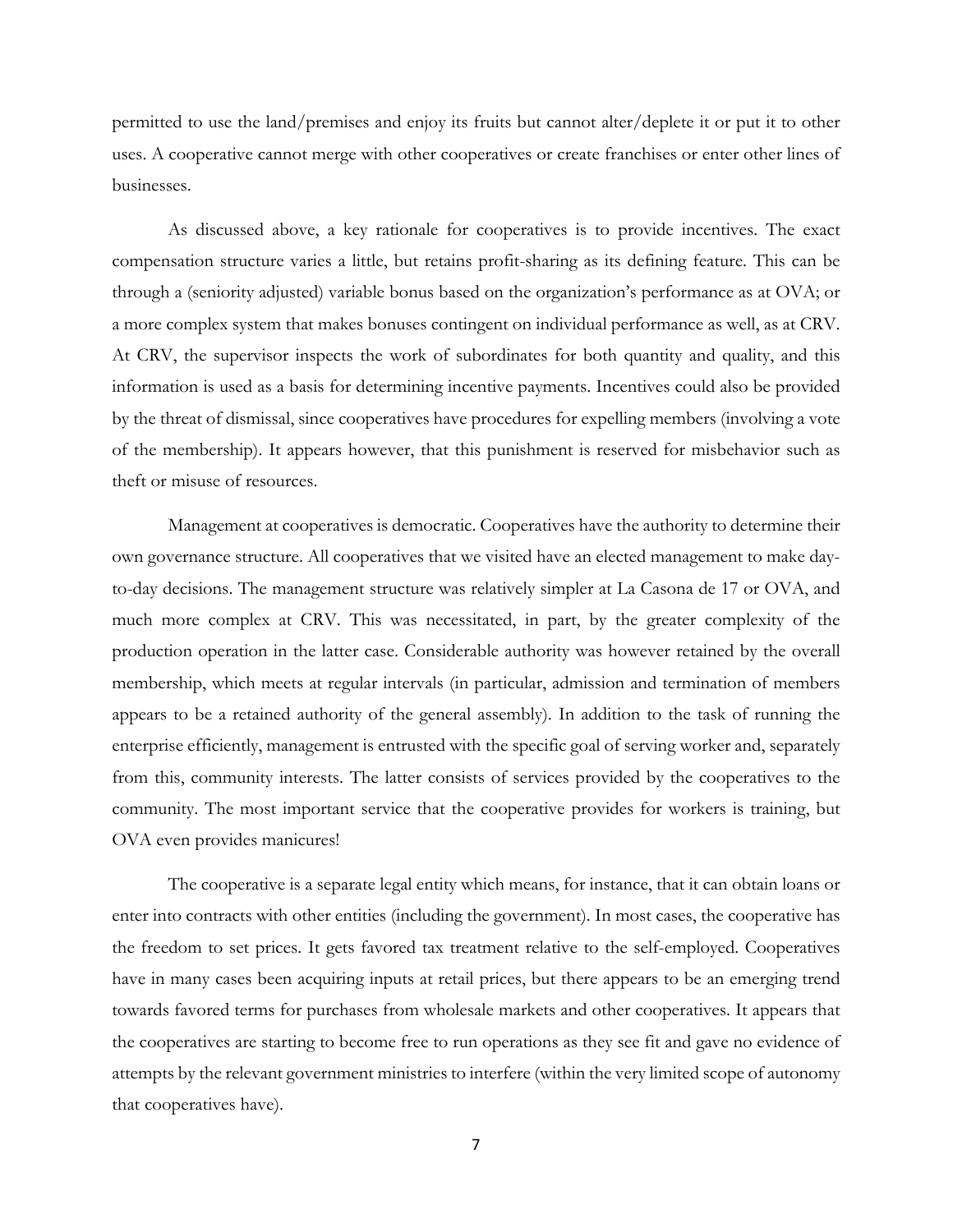It was hard for us to get a clear picture of what would happen if a cooperative were not economically successful. By the voluntary participation principle, it would appear that workers could just leave. However, this may be problematic if there are outstanding loans (for instance, at one point La Casona de 17 had taken out a loan of 3m CUP). The restaurant worker we spoke to understood all workers to be standing behind the loan, but it wasn't clear if this was in a legal sense (attaching their personal assets) or a moral sense. Bankruptcy appears to be something of gray area.

#### **Performance and Prospects**

The three cooperatives we visited appear to be prospering and functioning well. In each case, comparisons were made with the situation before the formation of the cooperative, when the enterprise was being run by the government. Workers are both more productive and earn much more money than before, and the enterprises are much more profitable. Nevertheless, it is very difficult to reach a judgment about the success (or future promise) of the cooperative model based on this fact alone. The obvious problem of course is that we have a small and highly selected sample of cooperatives. At best, they serve to establish that cooperatives *could* work successfully. Note that the criterion of success that is implicitly or explicitly being applied is a comparison with being run by the state, which may be a low bar. What follows in the rest of this section are some observations relevant to the evaluation of performance and prospects. My perspective is that of neoclassical economic theory.

1. Is workplace democracy desirable? I begin with the observation that cooperatives (and closely related organizational forms) exist within modern Western capitalism. Well known examples include plywood mills in the Pacific Northwest, doctors' and lawyers' practices, etc. In industries where both cooperatives and conventional firms exists (plywood mills being a prime example) an interesting topic of research has been – where is productivity greatest? After a careful study of plywood mills, Craig and Pencavel (1992, 1995) found that productivity was greater at cooperatives. However, these cooperatives are some of the oldest in US industry and one may wonder whether the absence of cooperatives in other industries is not somehow related to the fact that greater worker participation in decision-making there would be a handicap. For instance, workers might resist labor-saving innovations and in some industries this might put a cooperative at a disadvantage. There are examples of business leaders like Jeff Bezos and Elon Musk who place extreme demands on their workers and guide them towards their singular vision, and one wonders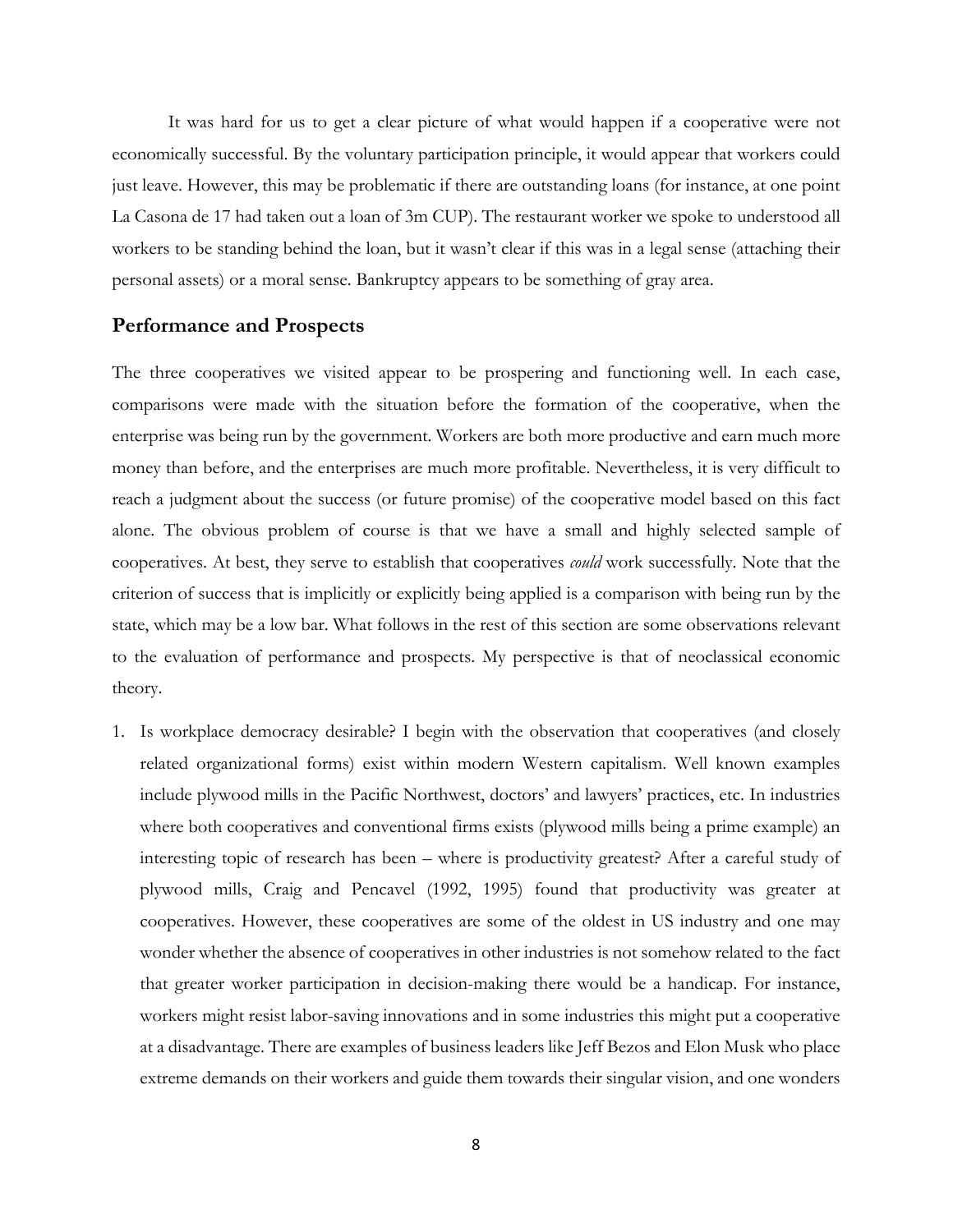how such entities might have fared under workplace democracy. The bottom line here is that there are circumstances in which workplace democracies function better than traditional firms, and reason to believe that at other times they do not. A clearer understanding of when and why cooperatives do or do not function well would be critical for determining whether a Socialistic model based on cooperatives is viable.

- 2. The cooperative model involves a devolution of management authority to workers while retaining ownership of the most valuable assets with the state (typically the land and building in which the enterprise functions). All the cooperatives we visited use extremely labor intensive techniques and there are few movable assets. The workers have a stake in the success of the enterprise, and this appears to be providing motivation – both for worker engagement as well as what limited operations optimization is possible. Being closer to the customer, workers are better able to judge preferences and modify their product mix appropriately.
- 3. The cooperative pays rent for the land/building, but it is difficult to tell whether this rent represents a market price for use of this asset. Alternatively stated, the cost of the land/building to the cooperative may not accurately represent the opportunity cost of the asset – the government may be charging too high or too low a price relative to the most valuable use of the asset. If the rental price involves an implicit subsidy then the enterprise may appear profitable without being so. To understand this point, suppose that the cooperative were given title to the land or building that they occupy. Is the best decision for them to continue operating the cooperative, or would it be more profitable to sell or lease the land to the highest bidder? If the latter then the enterprise is not profitable. Note that this logic disregards any social or community benefits that the cooperative may generate.
- 4. To elaborate on (2), the devolution of managerial control to workers does have benefits but does not amount to full privatization. This is, of course, by design (since the reform goal here is not a transition to capitalism, but to a more productive form of socialism). However it would be useful, as a benchmark, to imagine how full privatization might function. By the famous economic insight known as Coase's theorem full property rights to the enterprise could be assigned to workers (or sold to anyone else) with beneficial effects. *In the presence of an efficient and competitive market in which these rights can be traded*, the rights should end up with those who value them most highly (are able to use them most productively). As the Soviet experience demonstrated, privatization does not always proceed in this ideal way. The more important point I want to make is that just devolving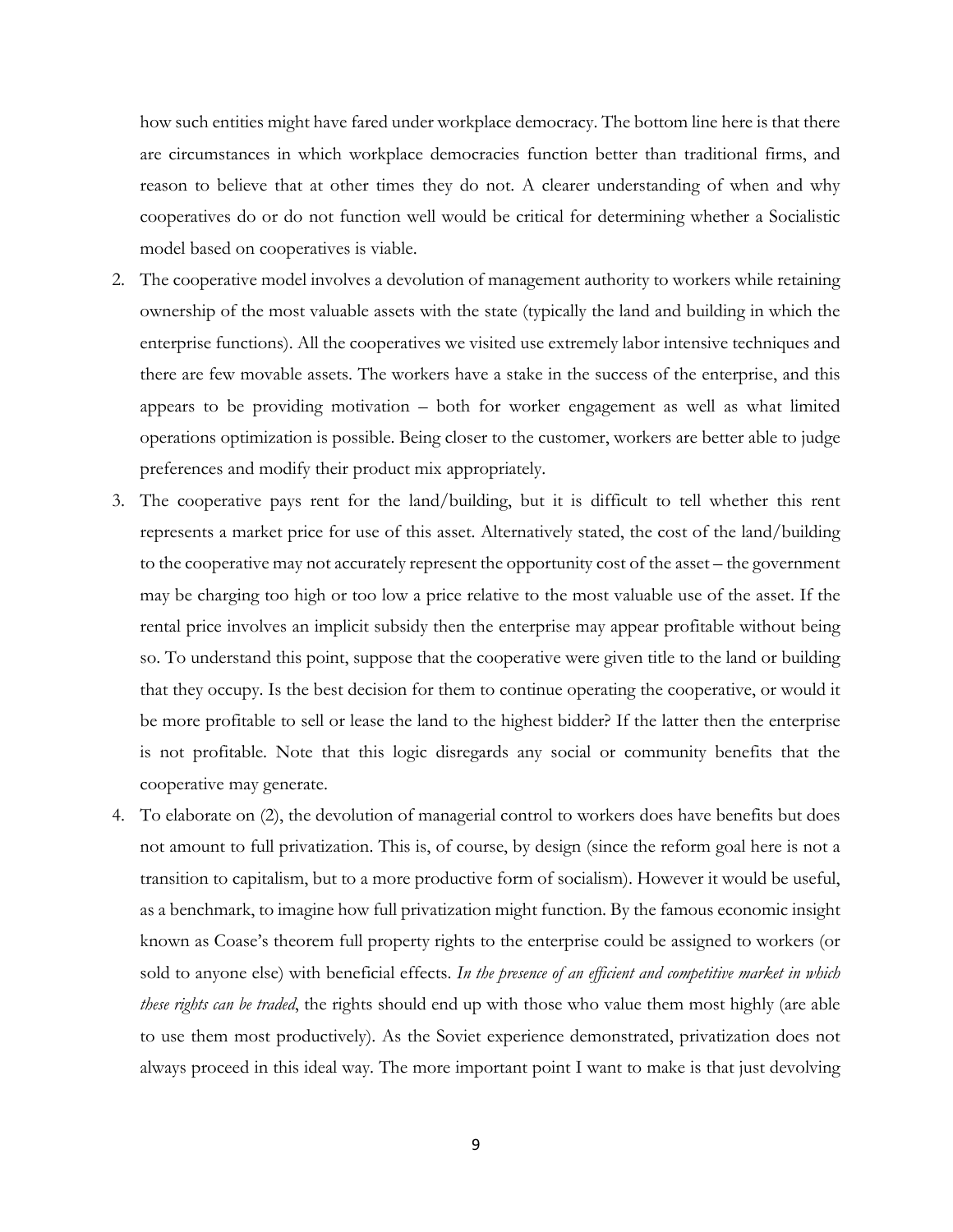managerial control will not by itself ensure that society's resources find themselves used in the most productive manner.

5. Growth with the cooperative model. All the examples of cooperatives that we saw were relatively small scale enterprises, workers were engaged highly labor intensive production, and were using relatively old technology. It is an open question whether the model scales up as the enterprise grows.

# **3. Methodology**

In addition to visiting organizations and interviewing both managers and workers, I analyzed the reviews and ratings of restaurants on *TripAdvisor*. The listings include restaurants that are privately owned, worker cooperatives, as well as state-owned and managed. While small private restaurants did exist prior to economic reforms, the sector was mostly state-run. A huge expansion of the private sector occurred in 2011-2012, and this trend has continued until recently. My focus is on restaurants that cater primarily to tourists and are reviewed on a site called *TripAdvisor*. This is an American travel and restaurant website which contains user-generated content. The site has each restaurant's aggregate rating on a scale of 1 to 5 (with 5 being the best). Additionally, the site contains a rating on a scale of 1 to 5 of its prices, as well as more specific ratings of a number of features of the restaurant (service, value, food and atmosphere). Finally, people can submit text reviews of their experience at the venue. The dated text reviews are accompanied by a numerical rating on the 1-5 scale. All of this data (including the text reviews) was scraped from the *TripAdvisor* site.

Using the dates of reviews, I construct annual and monthly averages of ratings and then examine trends and relationships. These will be discussed in the next section. The text provides a much richer data source. First, using text data mining techniques the sentiments expressed in the text are rated on a scale from -1 to +1 (with +1 being the best). The score is based on a comparison of texts (the reviews) to positive and negative word list. The presence of positive words increases the score, whereas the presence of negative words decreases the score. For instance, the review:

"Best restaurant we went to in Havana. Fun drinks, amazing garlic fries, tacos etc. Don't forget to try their salsa and plantain chips. Highly recommend."

received a score of 0.9216. At the other extreme,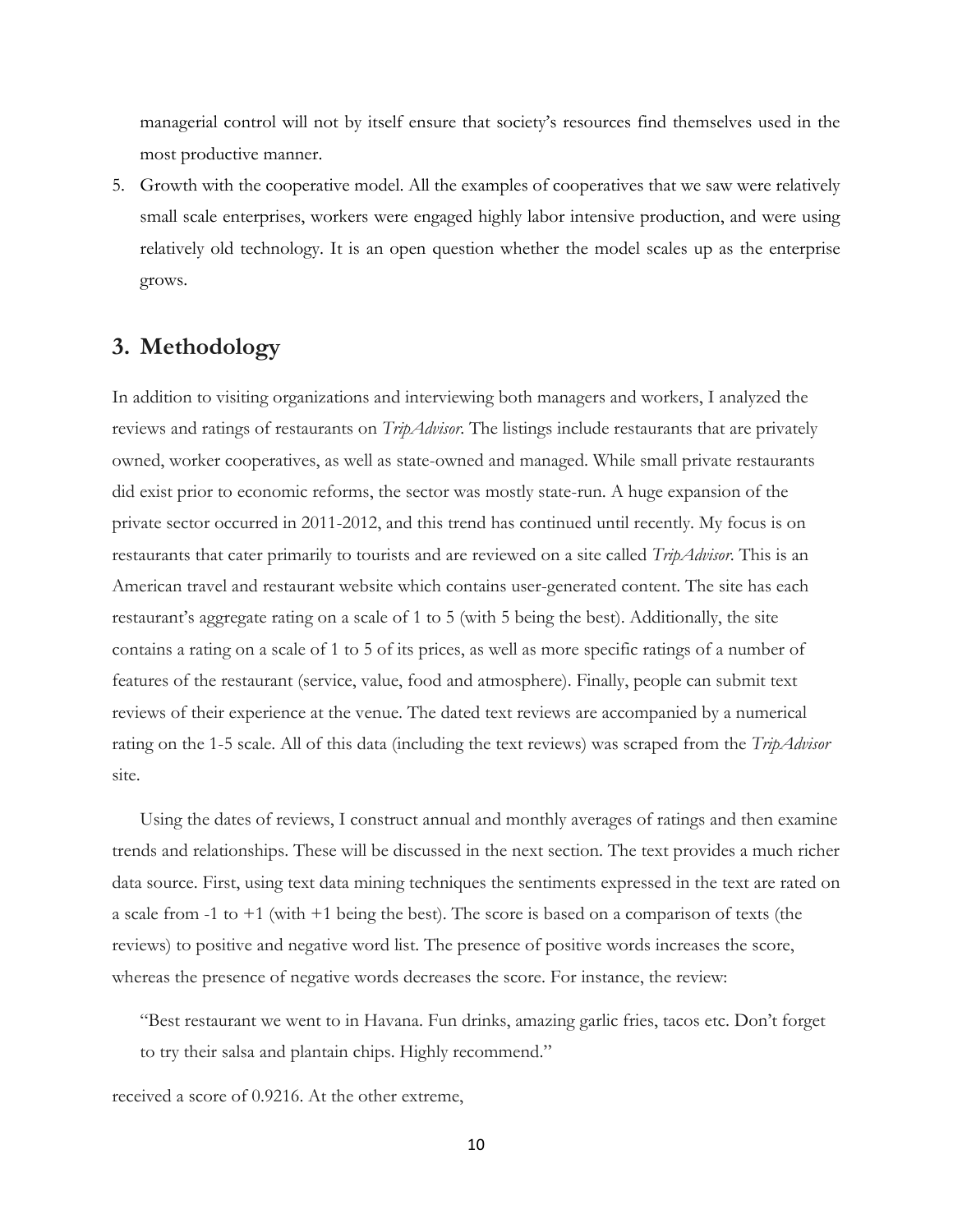"It's a scam. That's it. A tourist scam with terrible food. People try to hustle you in while out in the streets. Once they get you the restaurant is out of everything so the waitress picks your food for you. Terrible, terrible, terrible."

received a score of -0.9628. The following review, with a balanced mix of positive and negative words, received a score of 0.

"Was stunned on first visit … excellent food and drinks and wonderful decor. Disappointed on second visit a few days later when there seemed to be kitchen problems and half the ingredients promised in our salads never materialized."

In addition to scoring the full review, I also extract sentences that deal with various aspects of the review. For instance, extracting sentences with the words "staff" or "service", and then scoring the sentence based on the presence of positive and negative words allows for a rating of the reviewer's opinion about the staff or service. This score could be very different from the overall score – such might be the case if the service was slow, but the food was delicious. The sentiment scores and ratings are the principal measure of performance in the analysis.

The principal explanatory variable of the model is ownership – whether private or state owned. Additionally, as discussed above, it should be possible to identify whether a restaurant is a cooperative. There are relatively few newly formed cooperatives – most are former state run restaurants that were turned over to employees. In our data, they are clubbed together with state-run restaurants.[5](#page-10-0) Additionally, since dates of reviews are observed, one can analyze review both pre- and post-reform. I employ a difference in difference approach.

## **4. Results**

Over the period from January 2008 to November 2017, the average *TripAdvisor* rating for private restaurants is 4.37 while the average rating of state-owned restaurants is 3.99. The distribution of ratings for public and private restaurants is depicted in the bar charts in Figure 1. We observe that a much larger proportion of private restaurants get a rating of 5. In general, state-run restaurants do not perform very poorly - there are many with a rating of 4. The average (and distribution) are for r

<span id="page-10-0"></span><sup>&</sup>lt;sup>5</sup> I intend to distinguish the cooperatives, as well as the date they became cooperatives, by contacting all the restaurants here. For now, they are clubbed together with state-run restaurants in the analysis. For the dozen or so confirmed cooperatives, some general remarks on ratings are included.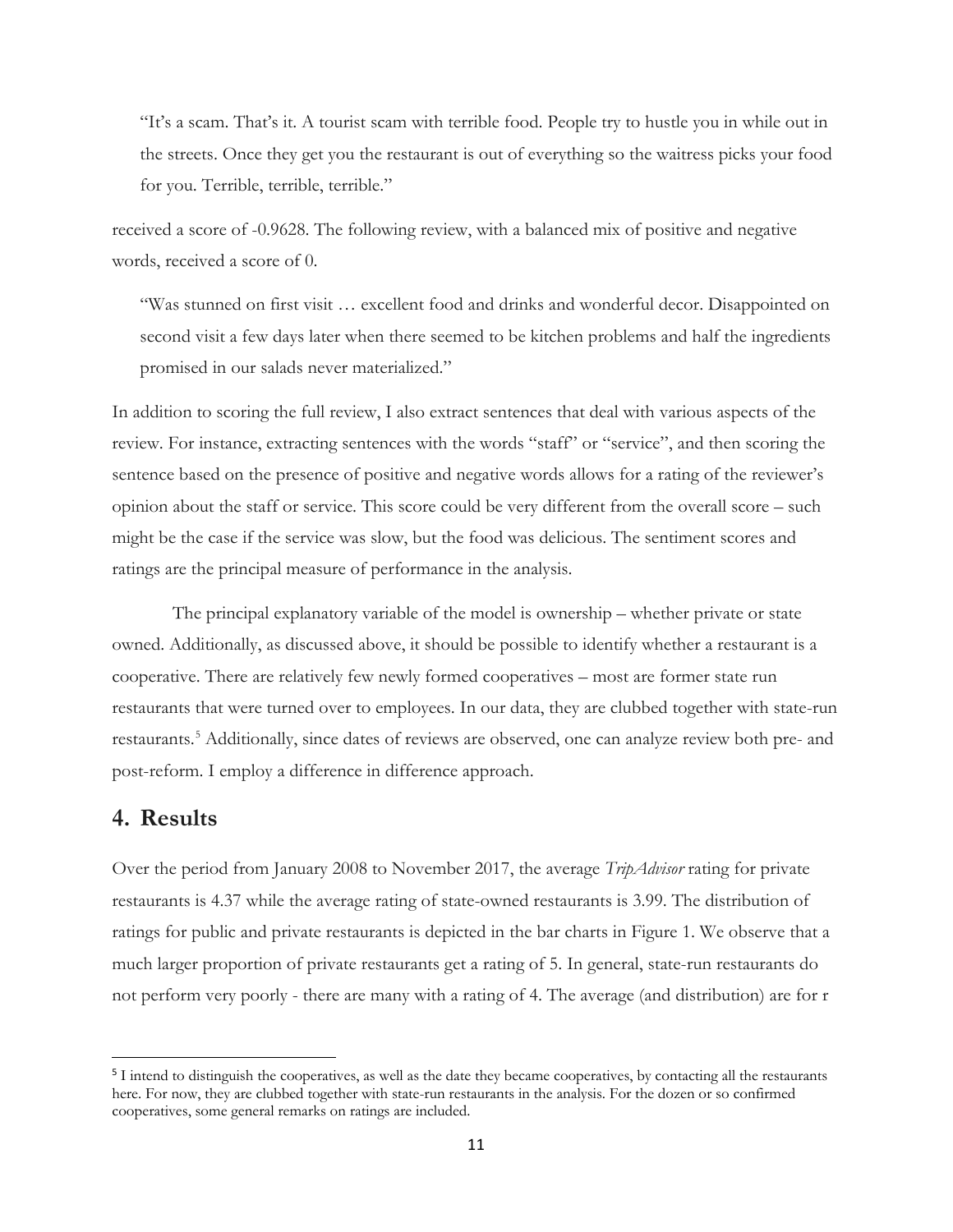almost a decade, and so I disaggregate the ratings. In Figure 2, the ratings of private and public restaurants are averaged by year and plotted from January 2008 until November 2017. Around 2008- 2009 the ratings for public and private restaurants are relatively similar. Both show some improvement in 2010 (with private restaurants now doing somewhat better). The gap between the two widens in 2011 with private restaurants improving faster. State-run restaurants make up some of the gap in 2012, with private restaurants showing an improvement again 2013. After that, the staterun restaurants stay steady at a lower level than private restaurants, but private restaurants show a small decline. Figure 3 shows monthly averages, confirming essentially the same story. Recalling that the most significant economic reforms occur in 2011, we may conclude that private restaurants became better than state-owned restaurants post-reform. However, state-owned restaurants also improve in quality. There could be multiple explanations for this. First, both state-run and private firms are competing with each other and the improvement of private firms provides an impetus for public firms to improve. Second, both types of firms likely had better access to raw materials in the improved economic circumstances of post-reform Cuba. This would have allowed both to improve in quality.

Figures 4 and 5 show the average sentiment score of private and state-run restaurants computed from an analysis of the text. In this instance, the sentiment scores measure imperfectly what reviewers have directly reported. The intent is to see if the analysis of the texts tells roughly the same story – and indeed it does. Both improve, and private restaurants establish themselves as better. By 2013, both level off and show possibly a slight decline in average ratings. Figure 6 shows the increase in the number of ratings over the time period under consideration. The corresponding crosstabulation is as follows:

## Crosstab of Ratings

|                                                          |      |           |  | Date                                    |  |  |  |
|----------------------------------------------------------|------|-----------|--|-----------------------------------------|--|--|--|
| Ownership                                                |      | 2008 2009 |  | 2010 2011 2012 2013 2014 2015 2016 2017 |  |  |  |
| Private 13 23 92 471 1,309 1,924 2,572 5,185 6,970 7,090 |      |           |  |                                         |  |  |  |
| State                                                    | -19. | $-38$     |  | 103 299 654 958 1,058 2,130 2,868 2,757 |  |  |  |

Count of Rating broken down by Date Year vs. Ownership. The data is filtered on Date, which ranges from 1/1/2008 to 11/30/2017.

We see that the count is quite small in 2008 and 2009, accounting for the large variability in the ratings then. The growth in ratings also mirror the increase in tourism to Cuba over this time frame. We see possibly the "Obama effect" in 2015 and the "Trump effect" in 2017.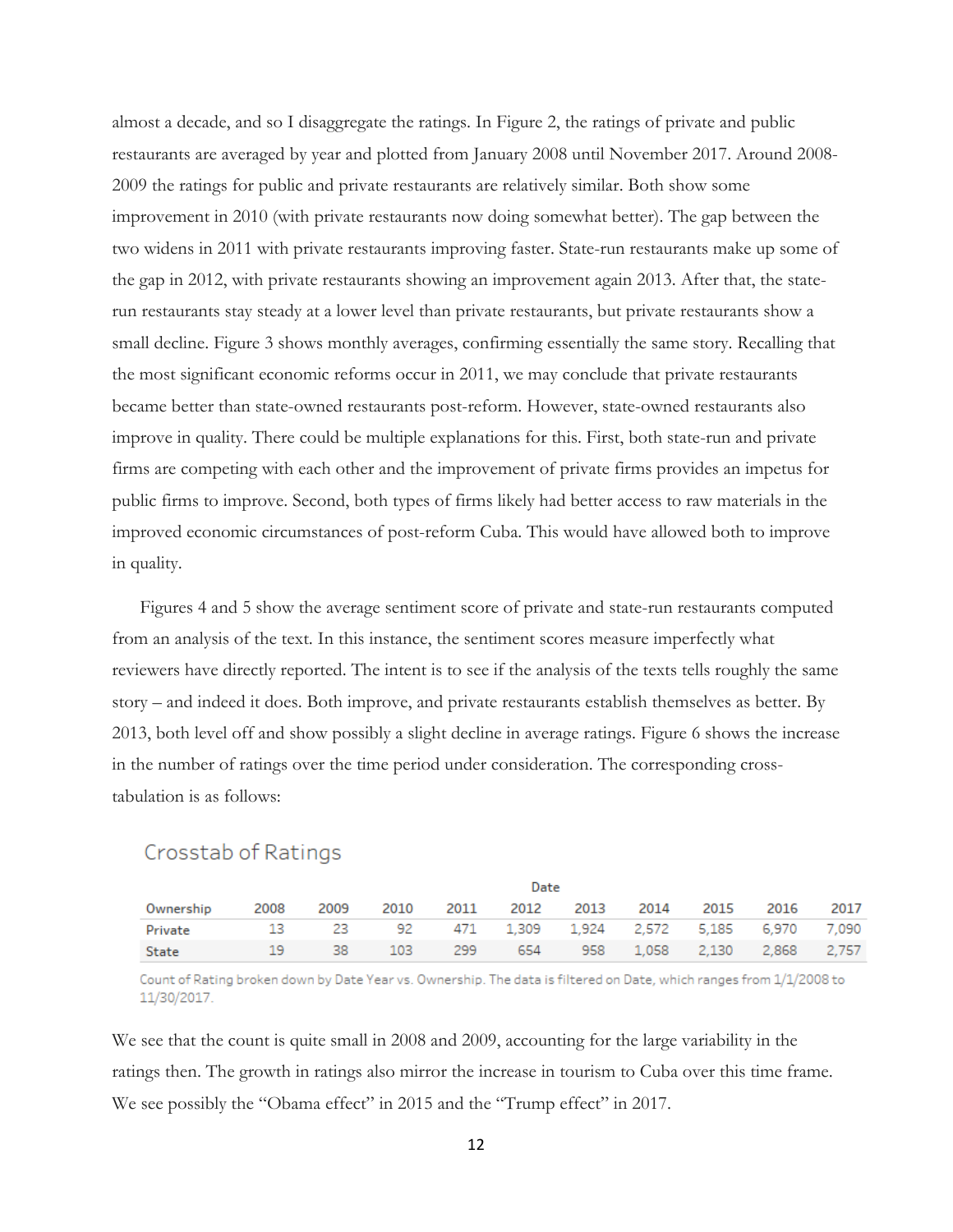Since the text-based sentiment ratings appear to be quite reliable, I proceed with an analysis of the rating of various features of reviewers' restaurant experience. Figure 7 shows the rating (on the same +1 to -1 scale) based on sentences that reference "location", "money", "parking", and "staff". An example of a sentence that references "money" is: "Only yards from the Floridita but much better value for money". While there is little difference in attractiveness of the location, sentences regarding parking are a little more favorable for state-run restaurants. Sentences with the words "money", "restaurant" and "staff" are all more favorable when it comes to private restaurants. The difference in statements about "staff" is particularly striking – the sentiment rating is 0.60 for private restaurants, and only 0.49 for state-run restaurants. Examples of sentences about staff are "the views are quite amazing from here and the staff are very friendly" and "staff seemed indifferent." Quite clearly, a major differentiator of the dining experience is the quality of the staff.

In Figure 8, I examine the dynamic evolution of the sentiment scores about the various aspects of the experience. For reference, the first graph depicts the average of all such statements (i.e. all the aspects extracted). There is little difference between the scores (although perhaps state-run restaurants perform marginally worse). This provides an interesting contrast with the overall ratings, and even the overall sentiments. In terms of the positive and negative things that people say about the restaurants, there is not much difference. This contrasts with the overall rating and sentiment – but note that in constructing this average we may be extracting more than one sentence from the same review (additionally, this average is over a subset of all sentences in the reviews). Interestingly, the average sentiment score of statements about food and drinks is better for state-run restaurants, with a noticeable decline in the private restaurants' scores starting in 2013. As noted above, the staff sentiment score of state-run restaurants is much lower after 2011 and, in particular, starts to decline after 2013. The gap here becomes larger after 2015. Sentiments about money are similar for both types of restaurants – the only noticeable thing here is that sentiments for both have been declining since 2015. This is likely because of the rise in tourism (and prices) since the Obama administration's normalization initiatives in 2015.

Our regression results confirm that, on average, state-run restaurants have lower ratings. The magnitude is 0.389 (significant at the 0.1% level). The effects of reforms are evident in the second column.

13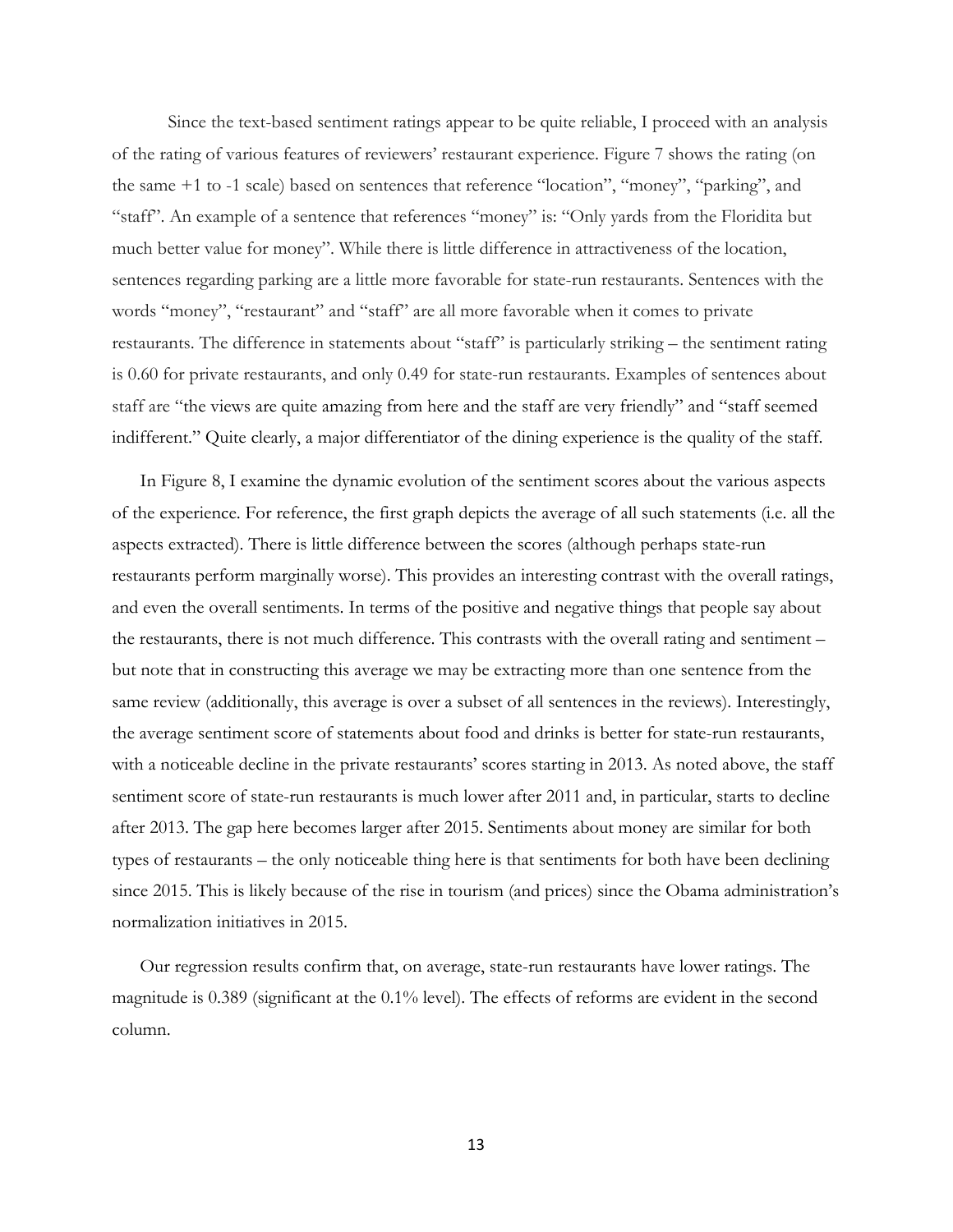## **5. Conclusion**

Cuban leadership appears to have come to understand that the model of Socialism they have been embarked upon since the revolution does not work. The government, under Raul Castro, seems to be hoping to find a new model of socialism, short of a free market system and cooperatives appear to be a key ingredient of this model. As part of my field research, I saw several successful cooperatives in Havana – success which is consistent with findings of research on worker managed firms in the US. The way cooperatives function in Cuba is that the government continues to own the land and buildings, which are leased for a specific purpose. Thus resource allocation in society is still guided by the planning process and most prices are set by the government. In this setting, it is hard to imagine how the Cuban economy can end up utilizing its resources in the most productive way possible. Although this system may provide better motivation, many of the benefits of a market-based system come from the free exchange of property rights whereby resources end up in uses where they create greatest value. Restrictions here will limit what cooperatives, as they currently function, can accomplish.

The analysis of user rating data presents a picture where, post reform, private sector restaurants quickly established themselves as creating greater satisfaction among users. However, the ratings of state run restaurants also improved post-reform. The primary source of dissatisfaction with state run restaurants appears to be staff and service. Ratings of both types of restaurants have shown a slight decline lately, and this could be because of dissatisfaction with prices of "value for money". Prereform, there is no significant difference between private and state-run firms. The post-reform ratings of private firms are higher than pre-reform ratings by an average of 0.492, and the post-reform ratings of state-owned firms are lower than those of private firms by 0.307. I conduct a similar analysis of change in US policy in 2015. Here state-run firm ratings are lower in the pre-reform period by about 0.42. Private firm ratings decline after the policy change, but state-run firms show a smaller decline.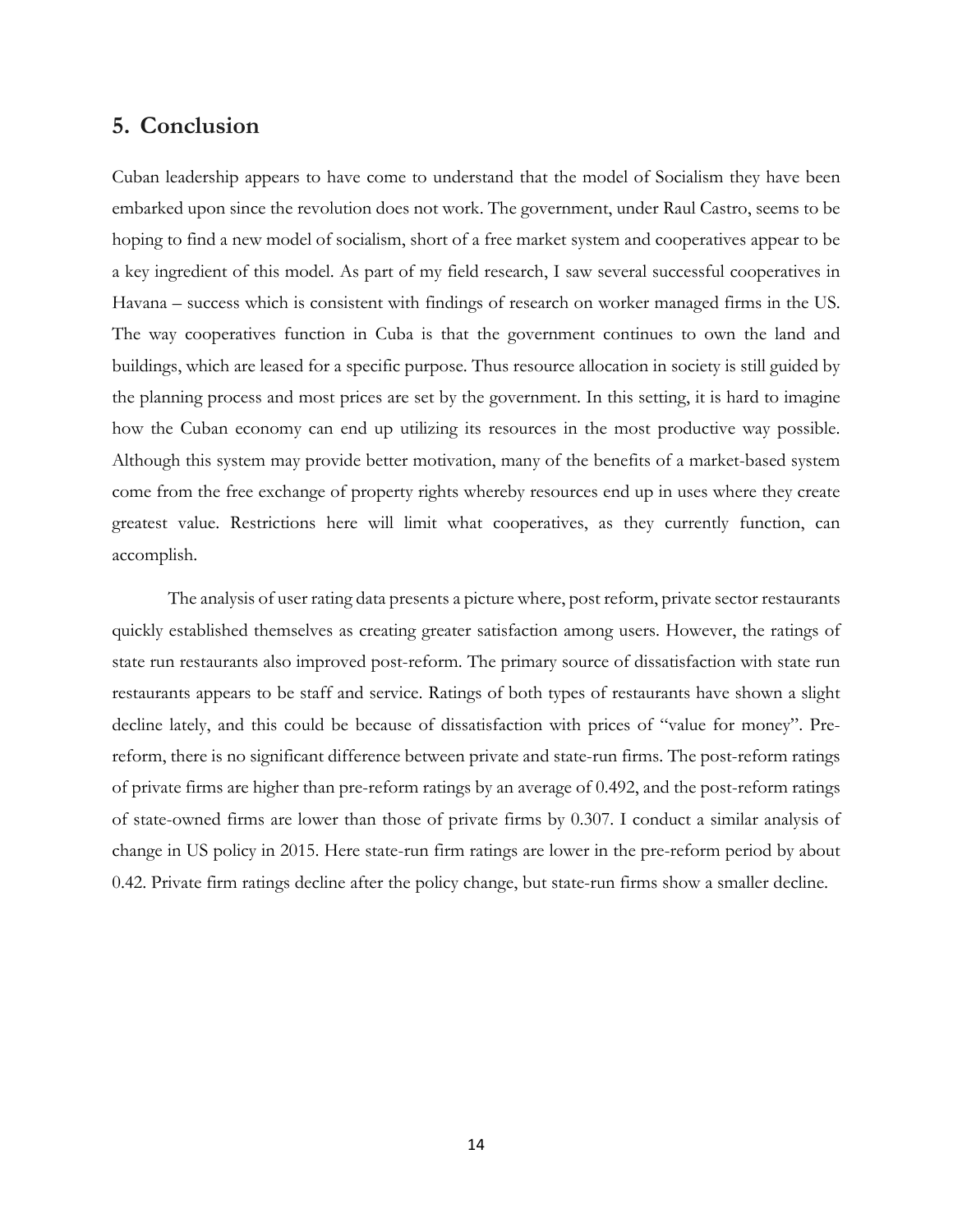# **References (In progress)**

Alvarez, J. (2016). Cuba's basic units of cooperative production. UF/IFAS Extension, FE487, University of Florida. Retrieved from [http://edis.ifas.ufl.edu/pdffiles/FE/FE48700.pdf.](http://edis.ifas.ufl.edu/pdffiles/FE/FE48700.pdf)

Craig, B. & Pencavel, J. (1992). The behavior of worker cooperatives: The plywood companies of the Pacific Northwest. *American Economic Review* 82, 1083-1105.

Craig, B. & Pencavel, J. (1995). Participation and productivity: A comparison of worker cooperatives and conventional firms in the plywood industry. *Brookings Papers on Microeconomic Activity: Microeconomics*, 121-174.

"Guidelines of the Economic and Social Policy of the Party and of the Revolution." (2011). Approved by the 6<sup>th</sup> Congress of the Communist Party, April 2011. Retrieved from <http://www.cuba.cu/gobierno/documentos/2011/ing/l160711i.html>

Hutto, C.J. & Gilbert, E. (2014) VADER: A Parsimonious Rule-based Model for Sentiment Analysis of Social Media Text, *Association for the Advancement of Artificial Intelligence.*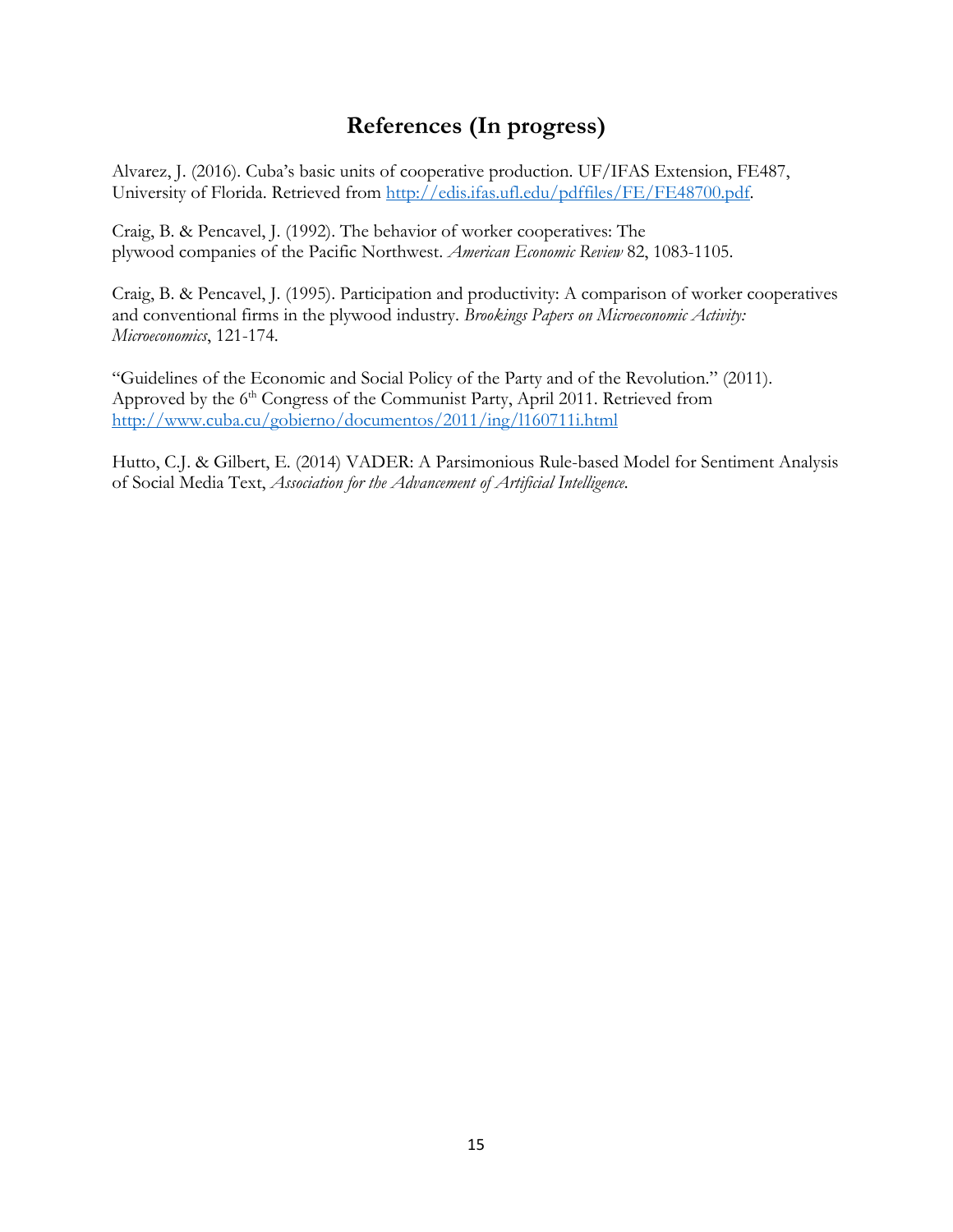# **Figures and Tables**



## **Average Rating**

% of Total Count of Rating for each Rating broken down by Ownership. Color shows details about Ownership. The data is filtered on Date, which ranges from 1/1/2008 to 11/30/2017.

Ownership  $\blacksquare$  Private  $\blacksquare$  State

**Figure 1.** Distribution of ratings (by ownership)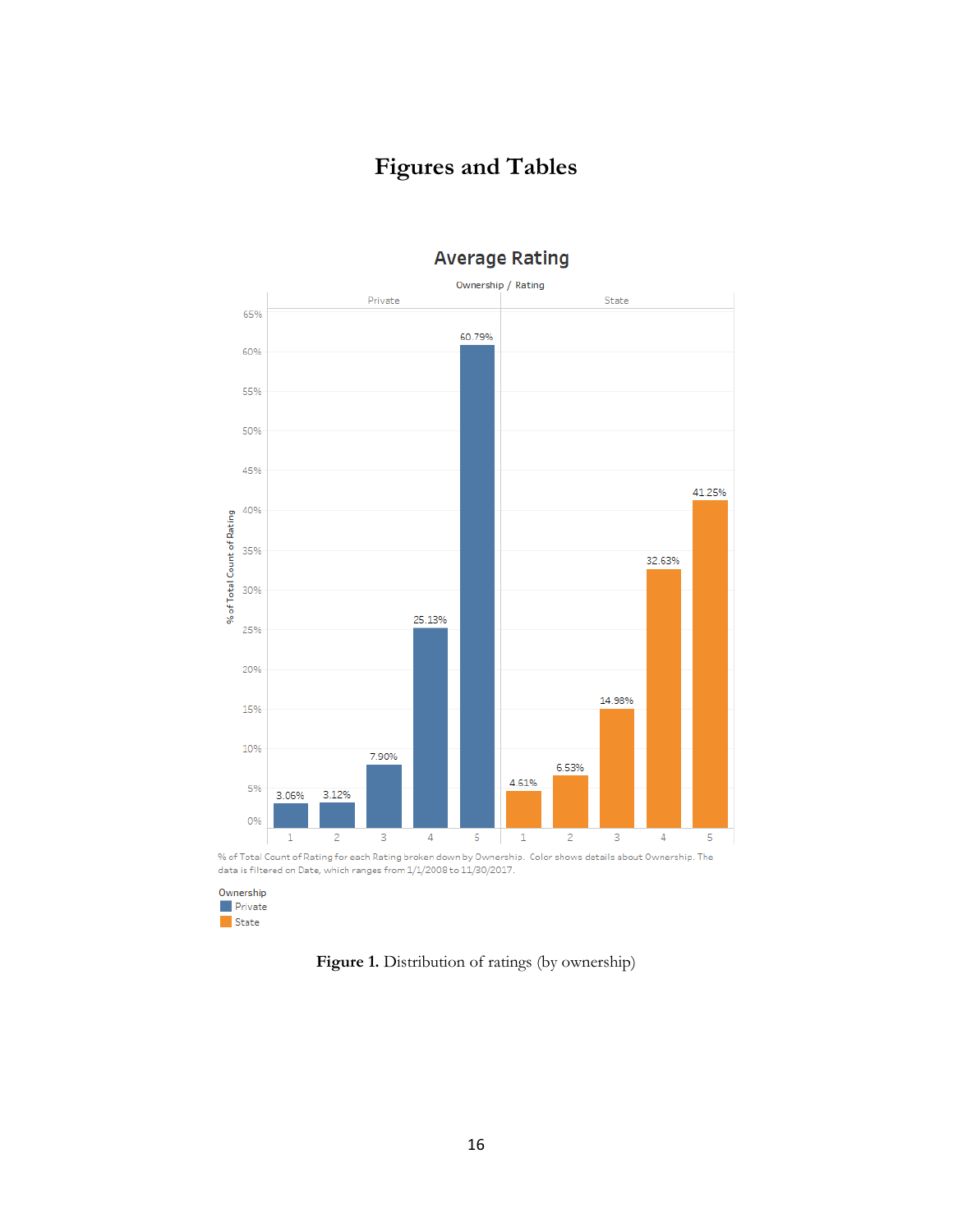

**Figure 2.** Average yearly ratings of Cuba's restaurants (by ownership)



Figure 3. Average monthly ratings of Cuba's restaurants (by ownership)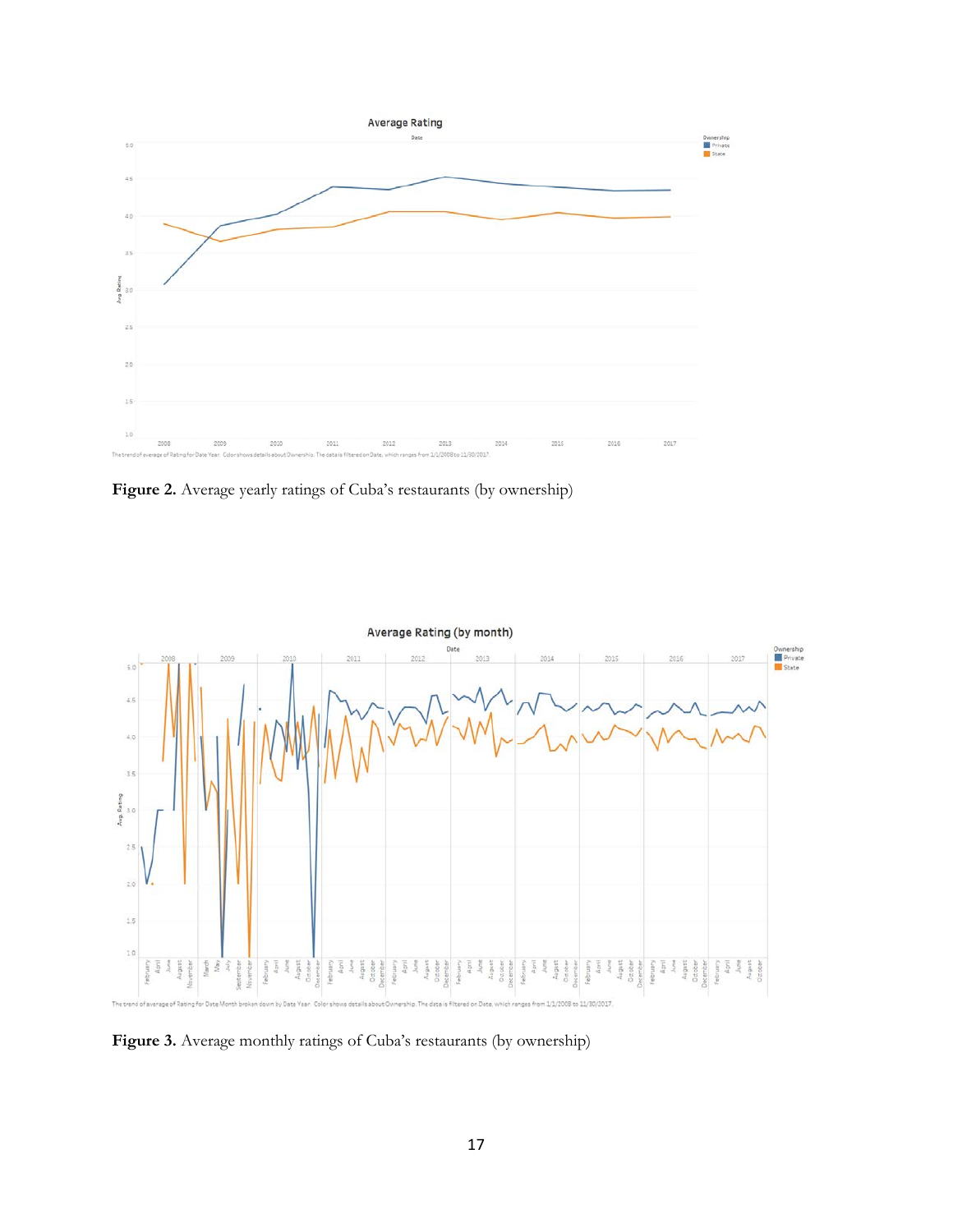

**Figure 4.** Average annual sentiment score in reviews of Cuba's restaurants (by ownership)



Figure 5. Average monthly sentiment score in reviews of Cuba's restaurants (by ownership)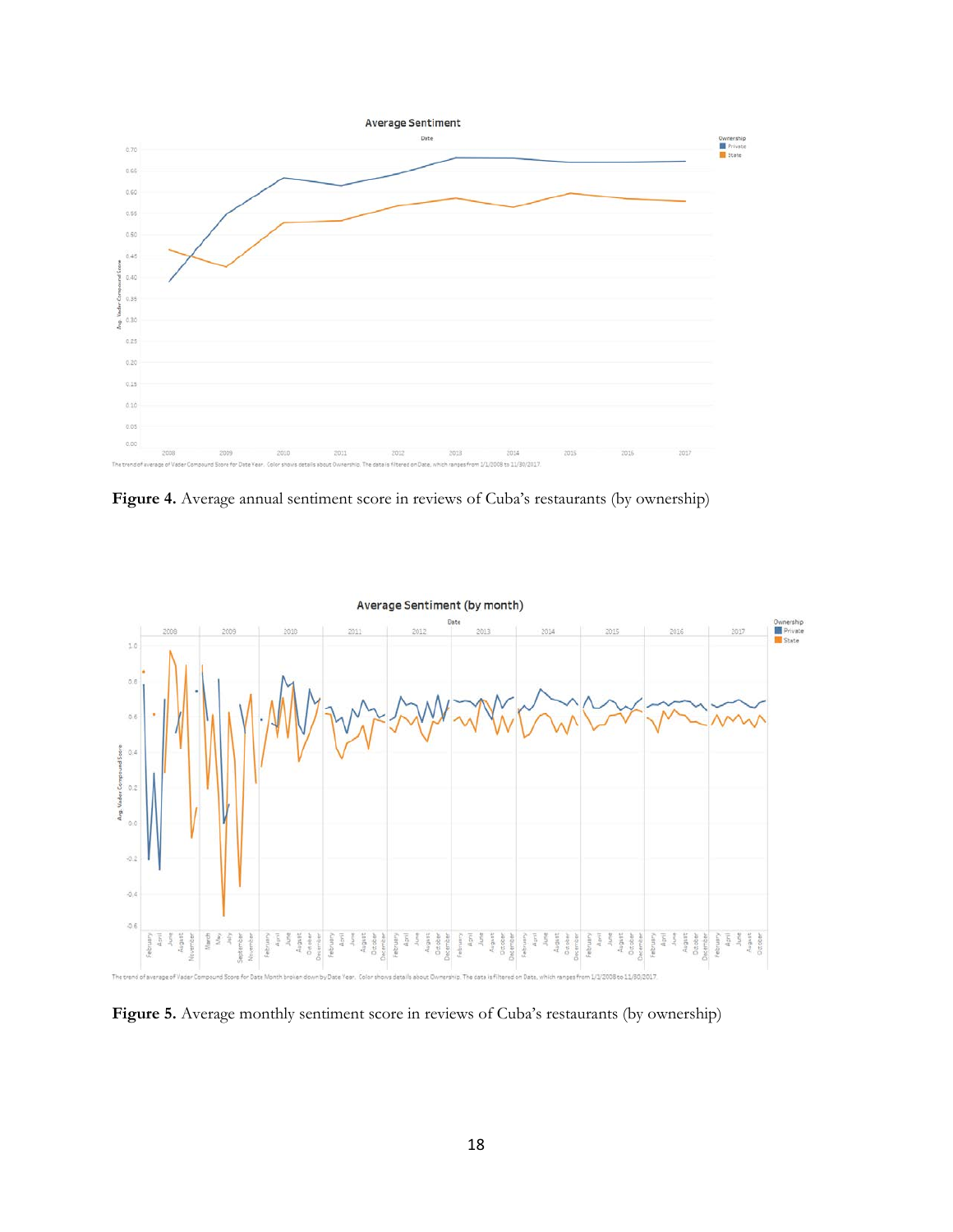





Figure 7. Sentiments about various aspects of restaurants (by ownership)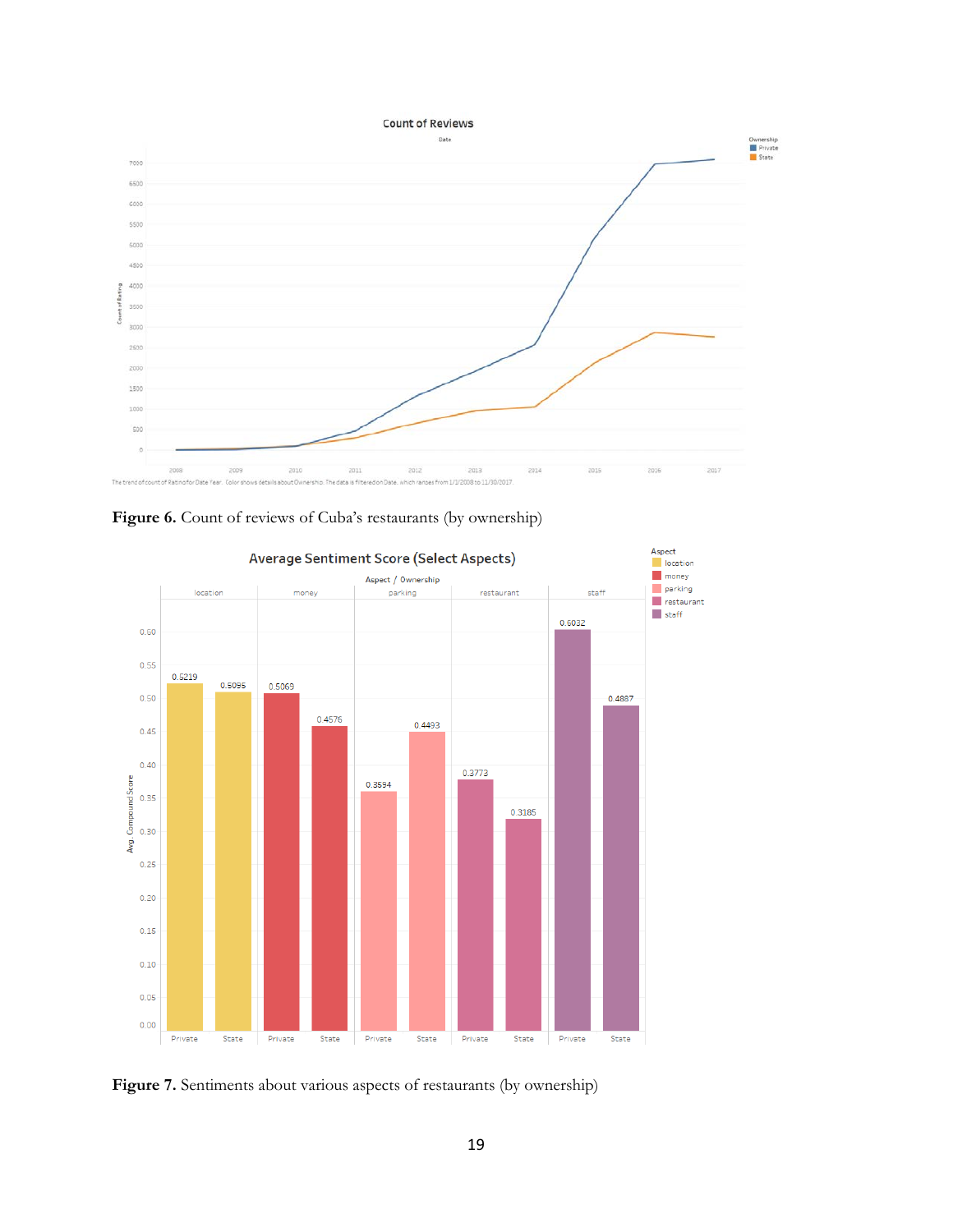

Figure 8. Sentiments about various aspects over time (by ownership)